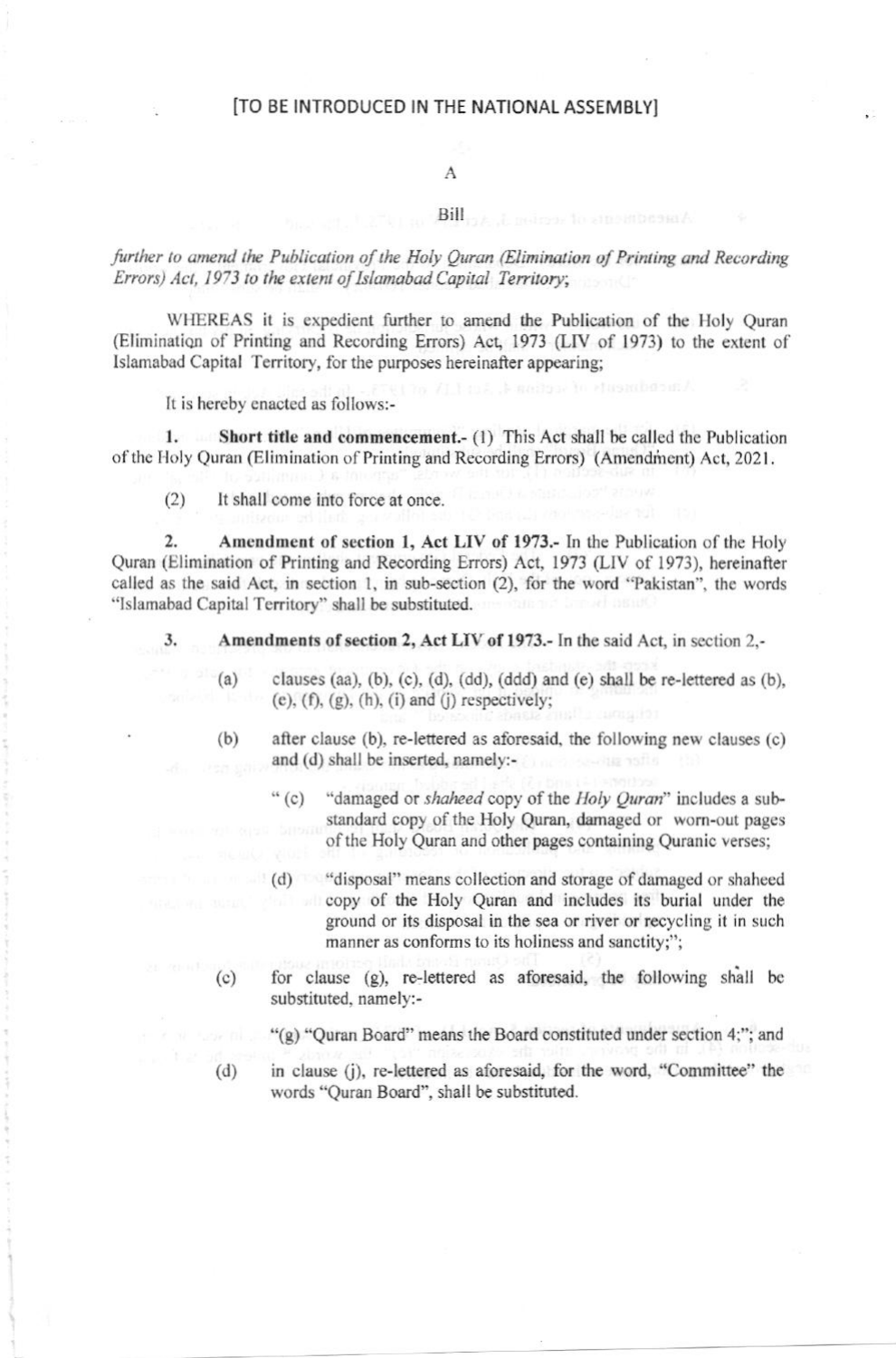#### Amendments of section 3, Act LIV of 1973. In the said Act, in section 3,-

- for the words "Department of the Provincial Government", the words  $(a)$ "Directorate, Islamabad Capital Territory," shall be substituted;
- the words, "within whose jurisdiction he is carrying on his business in  $(b)$ such manner" shall be omitted.
- Amendments of section 4, Act LIV of 1973.- In the said Act, in section 4,-5.
	- for the marginal heading, "Committee of Ulema", the marginal heading, (a) "Quran Board" shall be substituted:
	- in sub-section (1), for the words, "appoint a Committee of Ulema", the  $(b)$ words "constitute a Quran Board", shall be substituted; and
	- for sub-sections (2) and (3), the following shall be substituted, namely:- $(c)$

 $``(2)$ The Federal Government shall in the prescribed manner cause a copy of the Holy Quran to be prepared and shall forward it to the Quran Board for authentication as a standard copy.

The Federal Government shall in the prescribed manner  $(3)$ keep the standard copy in the Government archives for safe custody including to upload it on website of the Division to which business of religious affairs stands allocated."; and

(d) after sub-section (3), substituted as aforesaid, the following new subsections (4) and (5) shall be added, namely:-

"(4) The Quran Board shall recommend steps for error-free printing and publication or recording of the Holy Quran and shall, subject to the direction of the Government, supervise the work of errorfree printing and publication and recording of the Holy Quran including uploading the copies on the internet.

 $(5)$ The Quran Board shall perform such other functions as may be prescribed.".

Amendments of section 5, Act LIV of 1973.- In the said Act, in section 5, in 6. sub-section (4), in the proviso, after the expression "(c)", the words " unless he is found negligent in the performance of his duty" shall be inserted.

 $4.$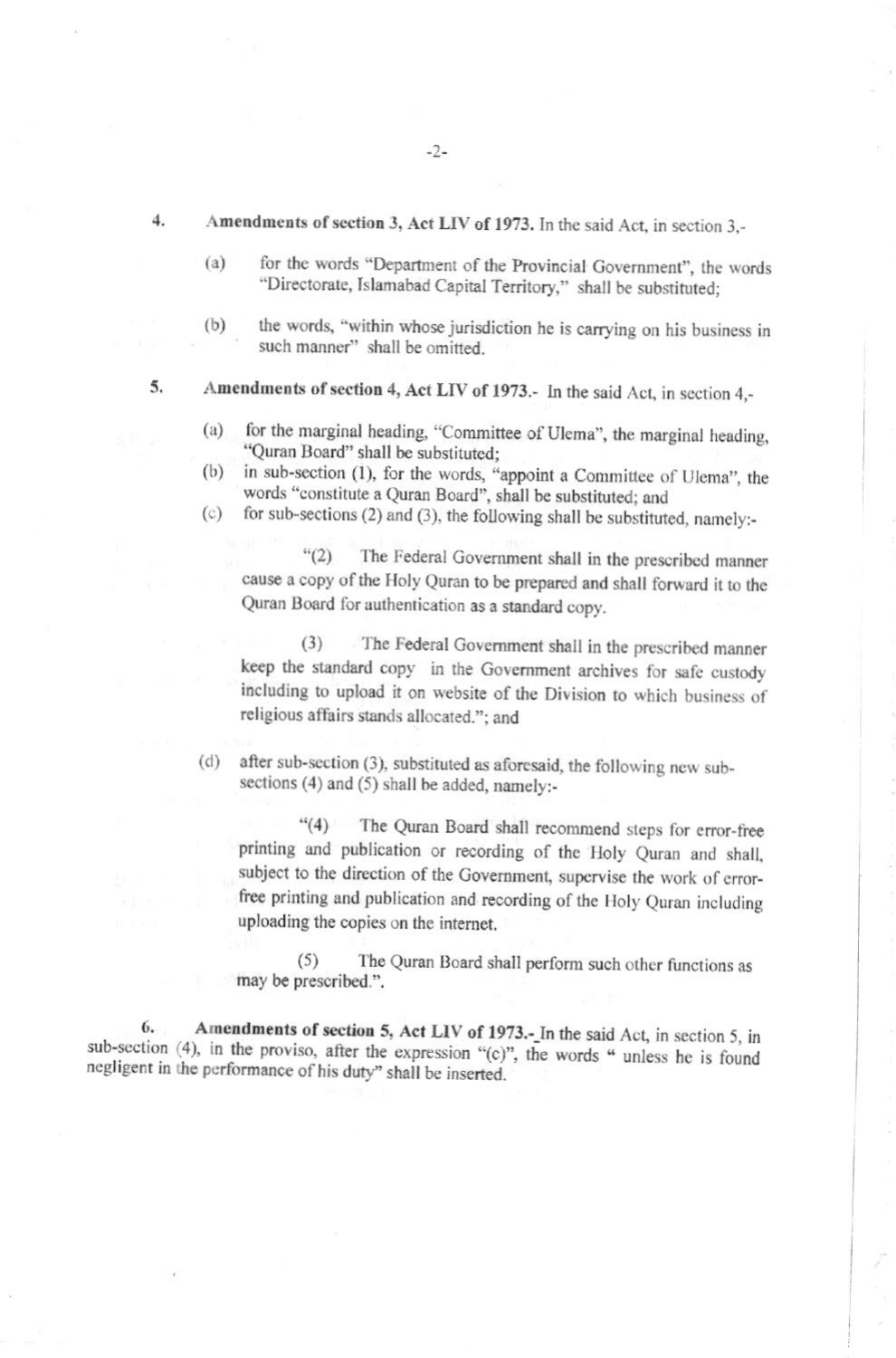7. Insertion of new section 5C, Act LIV of 1973.- In the said Act, after section 5B, the following new section shall be inserted, namely:-

"5C Disposal of damaged or shaheed copies.- A publisher or a recording company shall make suitable arrangements in the prescribed manner for disposal of damaged or shaheed copy of the Holy Quran.".

Amendment of section 6, Act LIV of 1973.- In the said Act, in section 6, in 8. sub-section (1), for the word, "five", the word, "twenty", shall be substituted.

Amendment of section 8, Act LIV of 1973.- In the said Act, in section 8, in  $\mathbf Q$ sub-section  $(2)$ .-

- (a) in clause (c), the word "and" at the end shall be omitted;
- (b) in clause (d), for full stop at the end, a semicolon shall be substituted and thereafter the following new clauses (e) and (f) shall be added, namely:-
	- $``(e)$ the constitution and functions of the Quran Board; and
	- the disposal of damaged and shaheed copies of the Holy  $(f)$ Ouran.".

### **STATEMENT OF OBJECTS AND REASONS**

In order to ensure the disposal of martyred/damaged Holy Pages and copies of the Holy Quran in a proper manner as well as to stop the publication of the Holy Quran on the sub-standard paper and establishment of Quran Board to supervise the work of error free printing, publication and recording of the Holy Quran including uploading the copies on internet.

The Billl seeks to achieve the aforesaid objective.

2.

#### MINISTER-IN-CHARGE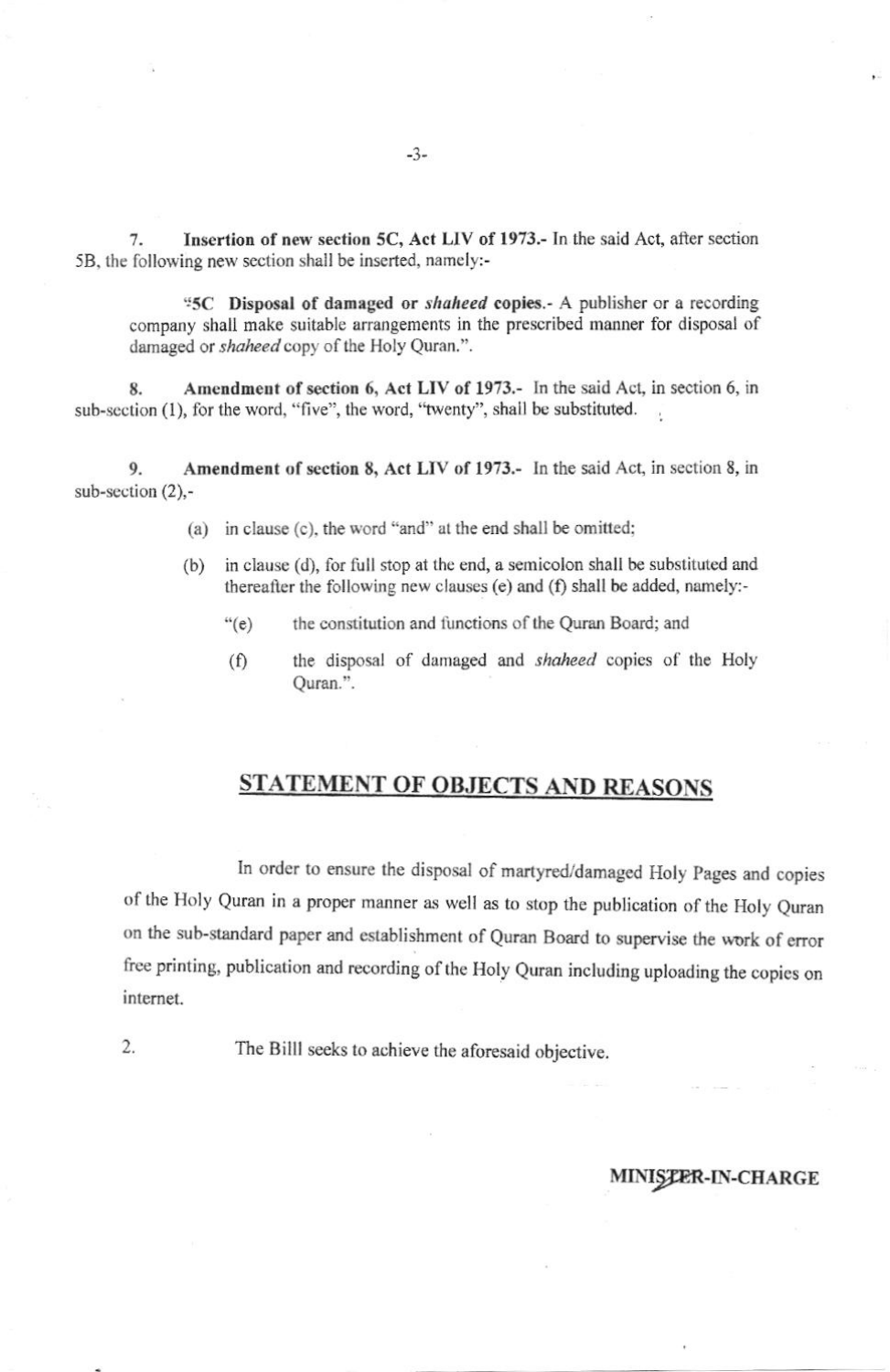# [ قومی اسمبلی میں پیش کرنے کے لئے ]

اشاعت قر آن مجید (غلطیوں سے پاک طباعت اورریکارڈ تک) کےا یکٹ، ۱۹۷۳ء میں دارالحکومت اسلام آباد مزيدتر ميم كرنے كابل؛

ہرگاہ کہ بیقرین مصلحت ہے کہ بعدازیں رونما ہونے والی اغراض کے لئے اشاعت قر آن مجید کی ( غلطیوں سے پاک طباعت اور ریکارڈ نگ)ا یکٹ،۱۹۷۳ء(۵۴ پابت۳ ۱۹۷۲ء) میں دارالحکومت اسلام آباد کی ،علا قائی حدود تک مزید ترمیم کی جائے؛

بذريعه منبراحسب ذيل قانون وشع كياجا تاہے:۔

**ا۔ گُنْتَفَرعنُوانِ!ورآغازنْغاذ:۔ (۱)** یہ ایکٹ اشاعت قرآن مجید (غلطیوں سے پاک طباعت اورر لکارڈ ٹک) (ترمیمی) میں ایکٹ،۲۰۲۱ کے نام سےموسوم ہوگا۔ (۲) پی<sup>نی ا</sup>لفورنافذ ا<sup>لعمل</sup> ہوگا۔

۲۔ ایکٹ نمبر ۴۵ ہابت ۱۹۷۴ء کی، وفعدا کی ترمیم:۔ اشاعت قرآن مجید (غلطیوں ے پاک طباعت اورریکارڈ نگ)ا یکٹ، ۱۹۷۳ء،بعدازیں جس کاحوالہ مذکورہ ایکٹ کےطور پر دیا گیاہے،کی دفعہ 1 میں، ذیلی دفعہ(٢) میں،لفظ''یا کستان''،کوالفاظ''دارکحکومت!سلام آباد''سے تبدیل کردیاجائے گا۔

س ایکٹ نمبر میں است ۱۹۷۲ء کی، وفعہ ای ترامیم:۔ ندکورا یک کی دفعہ میں،۔۔۔ (الف) شقات (الف الف)،(ب)،(ج)،(،)،(د)،(دد)اور(ه) کو بالترتیب (ب)،

(ه)، (و)، (ز)، (ح))، (ط)اور (ی) کےطور پردوبارہ ترتیب دیاجائے گا؛ **(پ)** شق (پ) کے بعد ،جیسا کہ مذکورہ بالاطور پر دوبارہ تر تیپ دی گئی ہے،حسب ذیل نئی شقات (ج)اور ( د ) كوشامل كردياجائے گا، يعني:۔

"(ج) "قرآن مجيدكازيان شده ياشهيدشده نسخه بميرقرآن مجيدكاز رمعيار (SubStandard)، زياں شدہ ياقر آن مجيد کے خستہ حال اوراق ياد گرقر آنی آيات پر مشتمل صفحات شامل ہیں؛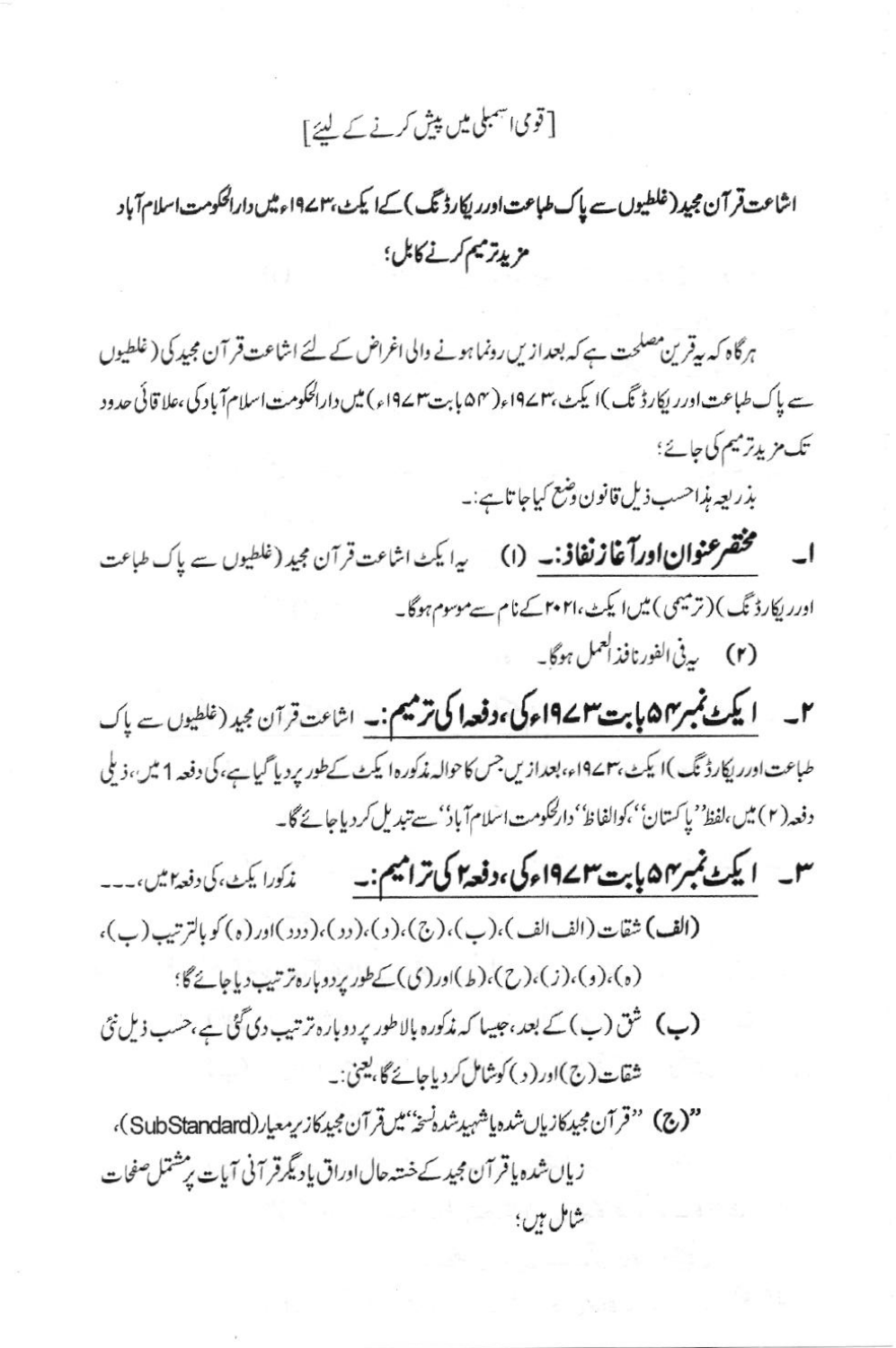(1) 
$$
{}^{n^{2}}
$$
  ${}^{n^{3}}$   ${}^{n^{4}}$   ${}^{n^{5}}$   ${}^{n^{6}}$   ${}^{n^{6}}$   ${}^{n^{6}}$   ${}^{n^{6}}$   ${}^{n^{6}}$   ${}^{n^{6}}$   ${}^{n^{6}}$   ${}^{n^{6}}$   ${}^{n^{6}}$   ${}^{n^{6}}$   ${}^{n^{6}}$   ${}^{n^{6}}$   ${}^{n^{6}}$   ${}^{n^{6}}$   ${}^{n^{6}}$   ${}^{n^{6}}$   ${}^{n^{6}}$   ${}^{n^{6}}$   ${}^{n^{6}}$   ${}^{n^{6}}$   ${}^{n^{6}}$   ${}^{n^{6}}$   ${}^{n^{6}}$   ${}^{n^{6}}$   ${}^{n^{6}}$   ${}^{n^{6}}$   ${}^{n^{6}}$   ${}^{n^{6}}$   ${}^{n^{6}}$   ${}^{n^{6}}$   ${}^{n^{6}}$   ${}^{n^{6}}$   ${}^{n^{6}}$   ${}^{n^{6}}$   ${}^{n^{6}}$   ${}^{n^{6}}$   ${}^{n^{6}}$   ${}^{n^{6}}$   ${}^{n^{6}}$   ${}^{n^{6}}$   ${}^{n^{6}}$   ${}^{n^{6}}$   ${}^{n^{6}}$   ${}^{n^{6}}$   ${}^{n^{6}}$   ${}^{n^{6}}$   ${}^{n^{6}}$   ${}^{n^{6}}$   ${}^{n^{6}}$   ${}^{n^{6}}$   ${}^{n^{6}}$   ${}^{n^{6}}$   ${}^{n^{6}}$   ${}^{n^{6}}$   ${}^{n^{6}}$   ${}^{n^{6}}$   ${}^{n^{6}}$   ${}^{n^{6}}$   ${}^{n^{6}}$   ${}^{n^{6}}$   ${}^{n^{6}}$   ${}^{n^{6}}$   ${}^{n^{6}}$   ${}^{n^{6}}$   ${}^{n^{6}}$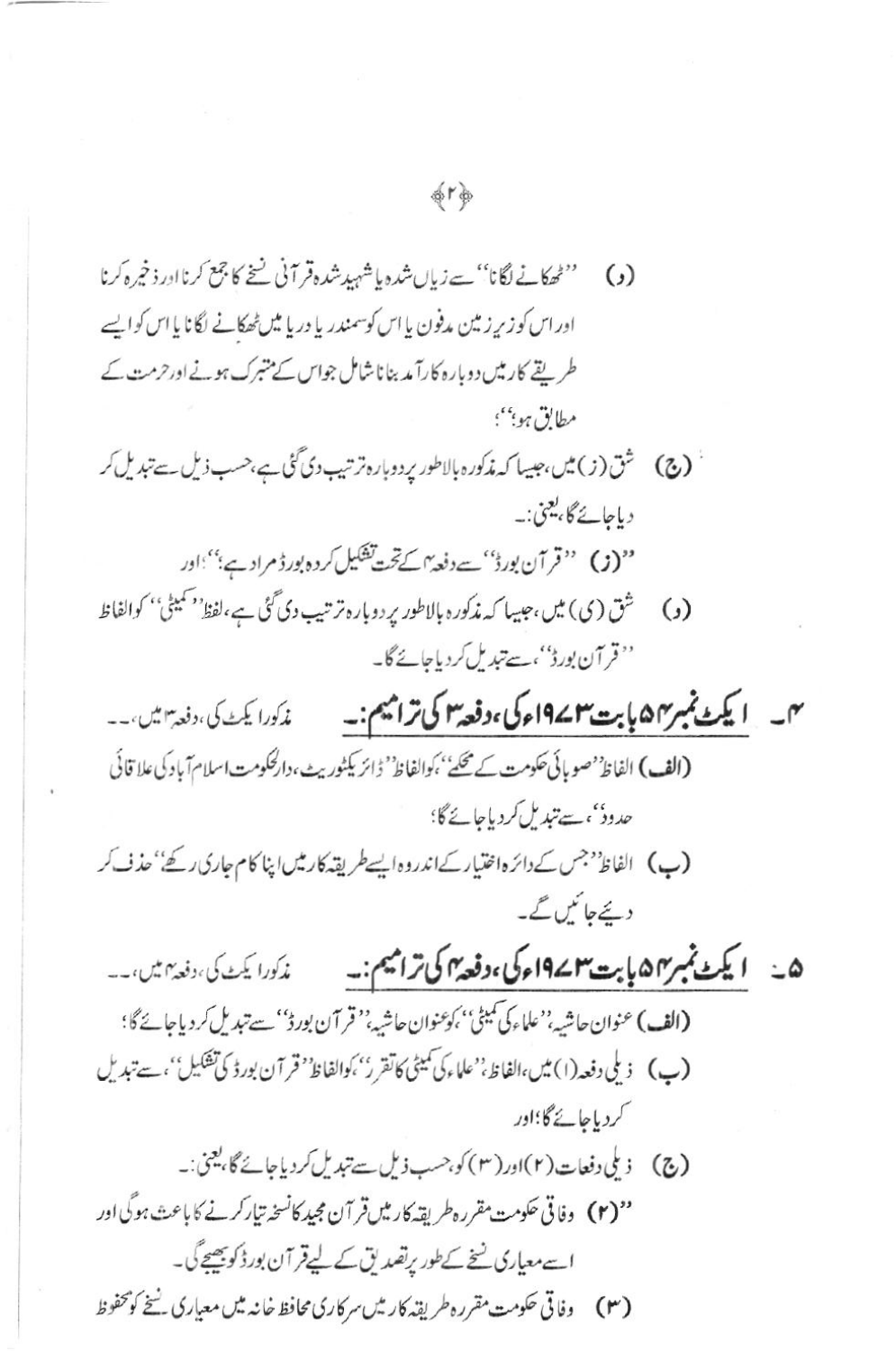غلطی سے پاک طباعت اوراشاعت اورر ایکارڈ نگ کے کام بشمول انٹرنبیٹ برنسخہ جات کی اَپ لوڈ ٹک کی ٹکرانی کرےگا۔

(۵) قرآن بورڈاپے دیگر کار ہائے منصبی انجام دےگا جیسا کہ مقررہ ہوں۔''۔

٧\_ **ایکٹ نمبر۴۵ پابت۳۷۴ءکی،دفعہ۵ کی ترامیم:۔ م**ذکورہ ایکٹ میں،دفعہ۵ میں، ذیلی دفعہ (۴) میں ،فقرہ شرطیہ میں ،عبارت''(ج)'' کے بعد ،الفاظ'' تاوقتیکہ وہ اپنے فرض کی انجام دبی میں غافل نہ پایا گیاہو''شامل کردیئے جا کیں گے۔

ے۔ ایکٹ نمبر ۵۴ بابت ۱۹۷۳ء میں بنی دفعہ ۵ کی شمولیت:۔ مدکورہ ایکٹ میں، دفعہ ۵ب کے بعد،درج ذیل نئی دفعہ کوشامل کر دیاجائے گا، یعنی:۔

شہیدنسخہ جات کوٹھکانے لگانے کے لئے مجوز ہطریق پر مناسب اقدامات وضع کرے گی۔''۔

٨۔ ایکٹ نمبر ۵۷ ہابت۳ ۱۹۷۲ء کی، دفعہ ۲ کی ترمیم:۔ مذكوره اليكٹ ميں ، دفعہ ۲ ميں ، ذيلى دفعه(١) مين ،لفظ' إيچُ'' كولفظ' بين'' سے تبديل كردياجائے گا۔

 $\omega^*(r)$ 

(الف) شق (ج) ميں،آخر ميں لفظ''ادر'' كوحذف كردياجائے گا؛

(ب) شق (د) میں،آخر میں ختمہ کووقفہ سے تبدیل کردیاجائے گااوراس کے بعد درج ذیل

## 命下の